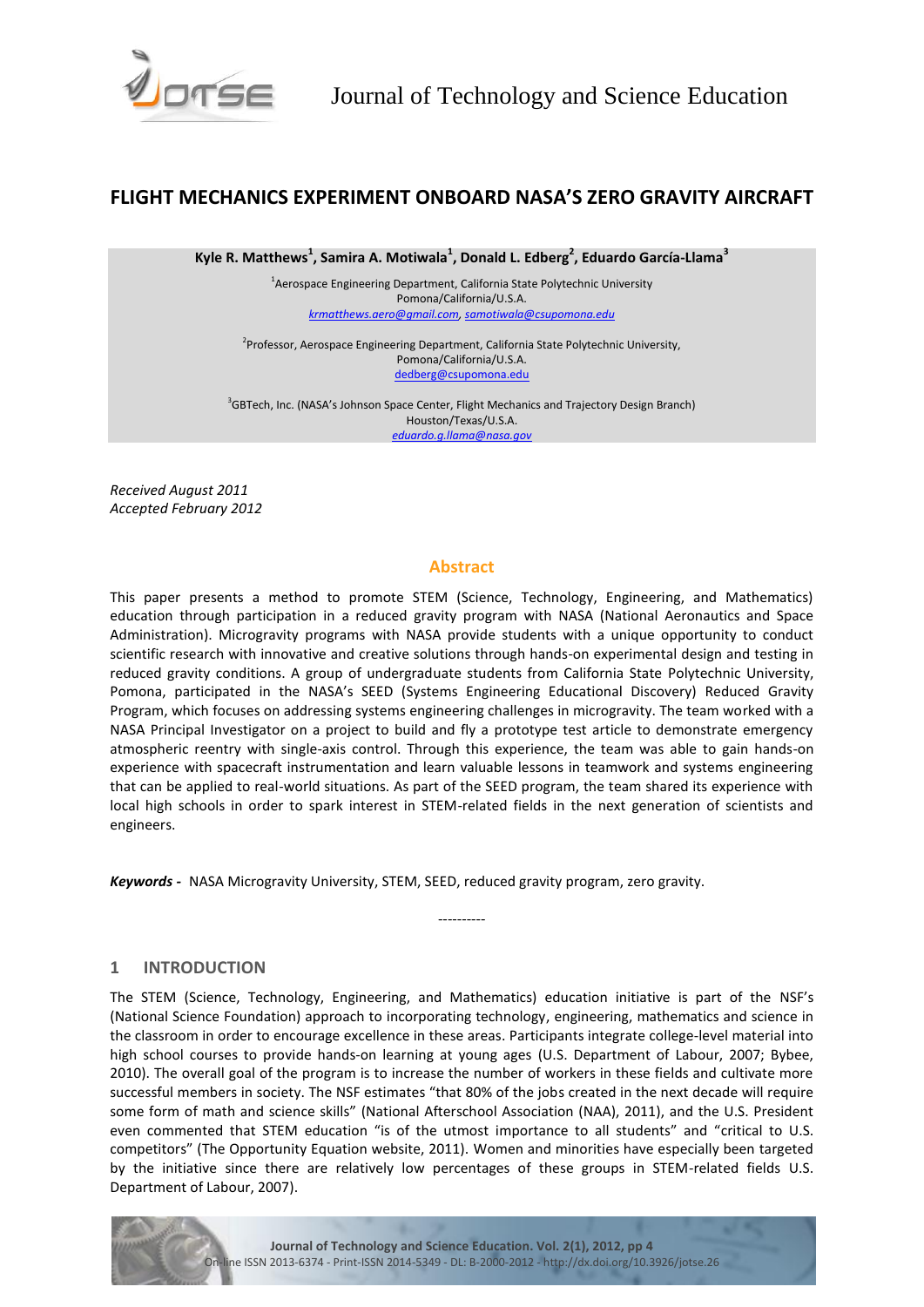NASA has agreed to coordinate with NSF to promote STEM education and increase participation of underrepresented groups in those areas through "robust space exploration and aeronautics research programs." Their mission is to motivate and inspire students through various programs in order to "build a well-educated and skilled workforce". (Matthews, 2007; Marrett & Winterton, 2007).

Such programs that help spark interest in STEM careers include the Reduced Gravity Program operated by the NASA JSC (Johnson Space Center) in Houston, Texas. This program provides a unique environment of weightlessness (or "zero gravity", also referred to as "zero-g") onboard an especially modified aircraft for convenient testing and training purposes of flight hardware and astronaut crew prior to launch, and has been available to various researchers to develop new technological advances in science, engineering, and human space habitation (NASA Microgravity University, 2011).

High school, undergraduate, and graduate students seeking an academic experience involving cutting-edge scientific research and hands-on experiments in a microgravity environment can participate in the NASA's Reduced Gravity Program through its SEED (Systems Engineering Educational Discovery) program. Within this program, students form teams and propose concepts to NASA that address various problems that can be tested in a reduced gravity environment. If selected, the teams then design and fabricate their proposed concept to eventually fly their experiment on one of the available flights. Post-flight analysis is then completed to evaluate the validity of the concept, which may be continued at the school and tested for future flights. Outreach activities and opportunities are typically supported by the program to exalt the wonders of weightlessness and build enthusiasm for participating in such a unique program (NASA Microgravity University, 2011).

A group of undergraduate students of Aerospace Engineering from California State Polytechnic University, Pomona participated in the 2011 SEED campaign. The team worked with a NASA Principal Investigator on a project to build and fly a prototype test article to demonstrate emergency atmospheric reentry with control in one axis. Through this experience, the team was able to gain hands-on experience with spacecraft instrumentation and learn valuable lessons in teamwork and systems engineering that can be applied to realworld situations.

# **2 SYSTEMS ENGINEERING EDUCATIONAL DISCOVERY PROGRAM**

NASA's Microgravity University hosts the Reduced Gravity Education Flight Program which consists of a number of educational reduced gravity flight programs that include self-created projects along with projects that are proposed by NASA mentors. The purpose of these programs is to provide students an opportunity to design and fabricate a reduced gravity experiment for actual flight in a simulated reduced gravity environment. These programs are funded by different organizations: NASA Exploration Science Mission Directorate, NASA Space Operations Mission Directorate, NASA Office of Education, JSC Teaching from Space Office, High Schools United with NASA to Create Hardware, the National Space Grant Consortium, the State Space Grant Consortium and specific Departments in the United States sponsoring particular flight teams.

The SEED program under the NASA's Microgravity University aims to address "systems engineering challenges within a microgravity environment" (NASA Microgravity University, 2011). Students are expected to form an interdisciplinary team to manage complex systems through a formalized approach involving logistics, organization, and coordination of a project. A large component of systems engineering is safety and risk management ―a topic encountered frequently in real-world engineering industry.

Projects are proposed by NASA mentors and posted as announcements on the Microgravity University website [\(http://microgravityuniversity.jsc.nasa.gov/\)](http://microgravityuniversity.jsc.nasa.gov/); they include a wide variety of applications, such as fluid dynamics, materials science, and robotic science research. Interested students select the top three projects of their choice based on their previous experiences and expertise. If selected, these students work collaboratively with a faculty advisor from their university and their NASA mentor to meet the objectives of the proposed experiment by building and producing the system to be tested.

During the course of their hands-on experimental design, students prepare a TEDP (Test Equipment Data Package), a technical document that highlights the structural and electrical aspects of the system as well as safety hazards and possible risks of the experiment during flight. After a few months of design and fabrication, teams ship their experiments and fly to Houston, Texas in preparation for their flight. Teams and their faculty advisors are granted access to Ellington Field, a joint-civil-military airport 24 km southeast of downtown Houston, where they receive briefings and work on assembling or fixing their projects under NASA/JSC hangars.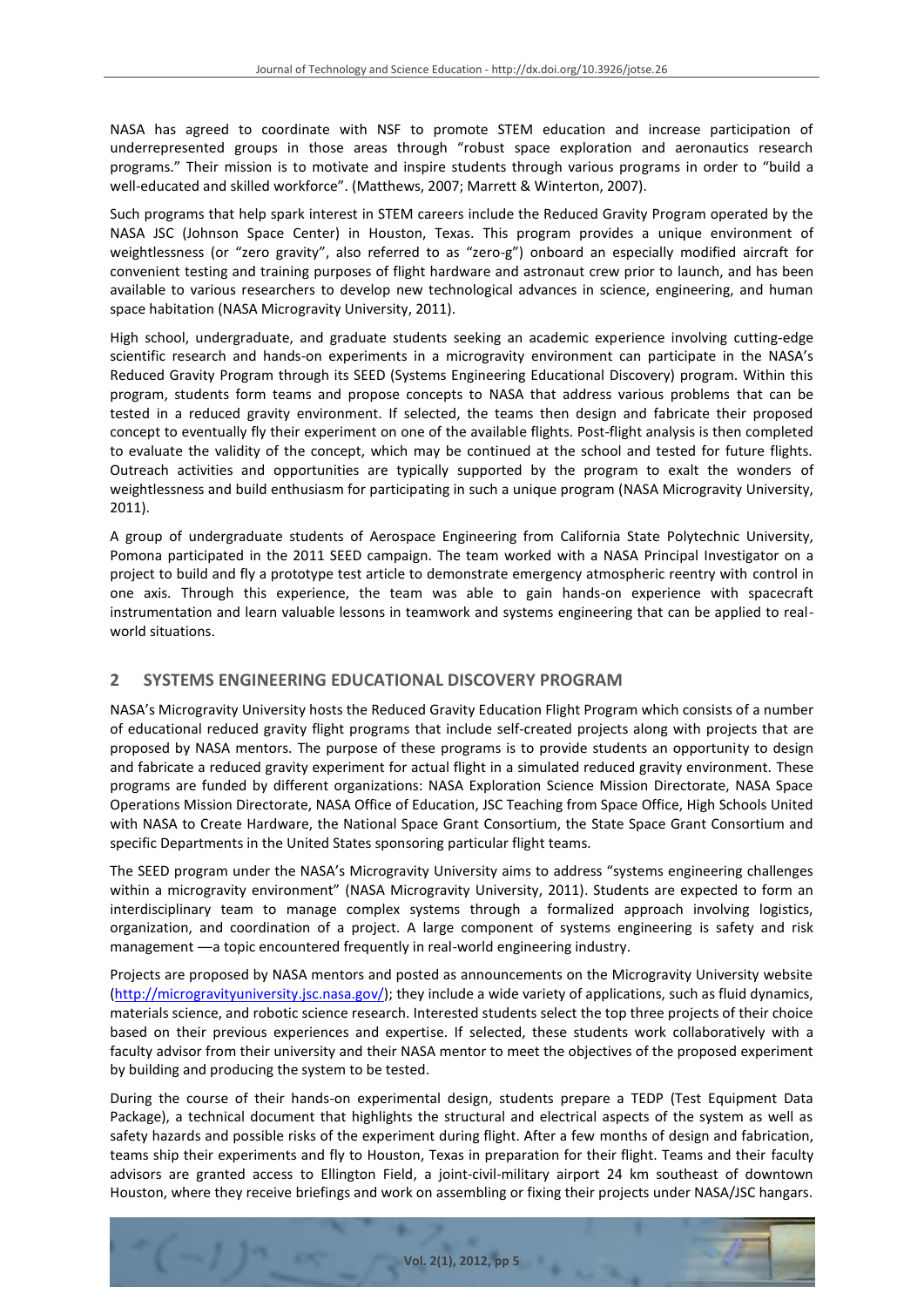They are also able to become acquainted with other students and learn about other research projects that are to be conducted during the flight week. Teams participate in a Test Readiness Review, where they brief NASA flight directors on their experiment and ensure that it is both ready and safe to fly. The flights then occur at the end of the week, and teams that are not flying on a certain day may be escorted around the Johnson Space Center for tours at different facilities.

Each experiment is tested in the course of two flights, which take place in different days. Only six members of each team, composed by the faculty advisor, the NASA Principal Investigator and four students, can participate in the flights, three at a time. Teams are allotted a section of the cabin space to place their experiment and carry out the research. Many flight crew personnel join the flights in order to ensure nobody is injured or ill and assist with any research activities if requested. Camera crews are also present in flights so that all experiments are well-documented for future publication and outreach. Students are encouraged to take advantage of the rare flight opportunity by having fun and performing outreach activities in addition to conducting research.

Upon their return to school, teams are encouraged to publicize their own work by creating videos, holding outreach events, and conducting interviews with the public media. Students are then required to complete post-flight analysis of their experiment and compose a final report that documents the results of the experiment: whether the objectives of the experiment were satisfied, lessons learned and recommendations, should a potential future zero gravity campaign the following year be required to complete the experiment.

#### **3 ZERO GRAVITY AIRCRAFT OPERATIONS**

The weightless, or zero gravity environment, is achieved onboard a specially modified Boeing 727-200 provided by the Zero G Corporation (2011), a privately held company acquired by Space Adventures, Ltd.

Weightlessness is achieved by doing aerobatic maneuvers known as parabolas (Fig. 1). A typical mission is 2 to 3 hours long and consists of 30 to 40 parabolas. These parabolas can be flown in succession or with short breaks between maneuvers to reconfigure test equipment. The aircraft flies in a Federal Aviation Administration designated airspace that is approximately 100 miles long and 10 miles wide.

Before starting a parabola, the aircraft flies level to the horizon at an altitude of 24,000 feet. The pilots then begin to pull up, gradually increasing the angle of the aircraft to about 45° to the horizon reaching an altitude of 34,000 feet. During this pull-up, passengers will feel the pull of 1.8 Gs (1.8 times the acceleration of gravity). Next, the plane is pushed over to create the zero gravity segment of the parabola. For the next 20-30 seconds everything in the plane is weightless. Then, a gentle pull-out is started which allows the flyers to stabilize on the aircraft floor. This maneuver is repeated 30 to 40 times, each taking about ten miles of airspace to perform.



*Fig. 1. Typical zero gravity maneuver*

The aircraft is also able to provide during the flight periods of lunar gravity (1/6 of Earth's gravity) for approximately 30 seconds, and Martian gravity (1/3 of Earth's gravity) for approximately 40 seconds (NASA/JSC Aircraft Operations, 2011). These gravity forces are created by flying a larger arc over the top of the parabola.

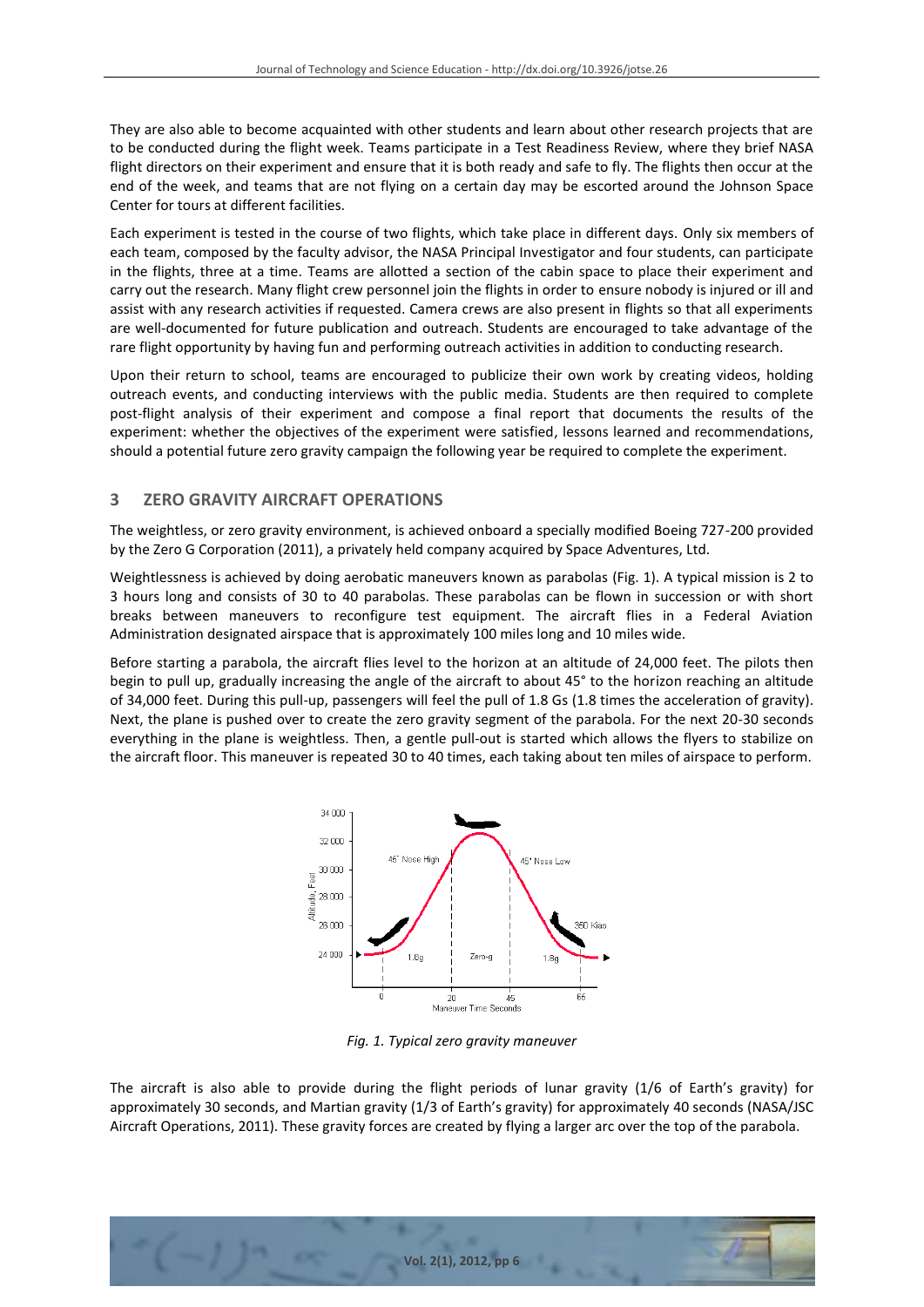### **4 FLIGHT MECHANICS EXPERIMENT**

A group of undergraduate students from California State Polytechnic University, Pomona, worked in collaboration with their NASA Principal Investigator (the third author of this paper) on a project entitled "Emergency Atmospheric Entry with Control in One Axis" (AECOX), (Matthews et al., 2011). The goal of the experiment was to prove an innovative control method, primarily conceived as an emergency backup system, which addresses the problem of a capsule-type spacecraft in space that needs to execute a safe atmospheric entry in an emergency situation in the absence of nominal control capability and where the spacecraft is at an arbitrary initial orientation (also referred to as "attitude") and angular rate.

To prove this control method, the students designed and built two test apparatus. They chose, integrated and tested the instrumentation they deemed was required to fly the experiment, and designed, developed and tested the internal flight software. They also carried out, together with the NASA Principal Investigator and Faculty Advisor, the experiment onboard the NASA's zero gravity aircraft.

### **4.1 Background of the Experiment**

The location and orientation of the reaction control system (RCS) jets in a manned space capsule is arranged to provide control in three axes: torques on pitch, yaw, and roll (Fig. 2). Upon completion of the mission, after separation from the service module (SM), the RCS maneuvers the capsule to the entry attitude and, during nominal atmospheric flight, manages the orientation of the capsule's lift vector to control crossrange and downrange. In the absence of backup systems, a major malfunction in the nominal RCS after the separation from the SM would prevent the capsule from actively recovering from either a possible tumbling or an adverse attitude that could result in a non-heat-shield forward entry that could jeopardize the safety of the crew.

In case a software or hardware failure makes it impossible to fly a guided atmospheric entry, the emergency entry system mode is invoked to fly a ballistic entry. A ballistic entry is solely focused on crew survival. To achieve a safe ballistic entry, two control phases need to be executed sequentially: First, the spacecraft must be oriented such that the heat shield faces the incoming airflow (i.e., in a heat-shield-forward attitude) to counteract the heat rate buildup, and second, the spacecraft must attain a ballistic roll rate during entry to prevent a lift-vector-down situation that would result in excessive loads on the crew.



*Fig. 2. Pitch, yaw and roll angles in a capsule-type spacecraft*

García-Llama and Senent (2008) developed a method, primarily conceived as an emergency backup control system, which enables a space capsule to execute a safe atmospheric entry from an arbitrary initial attitude and angular rate in the absence of nominal control capability. Specifically, this method permits the arrest of a tumbling motion, orientation to the heat shield forward position and the attainment of a ballistic roll rate of a rigid capsule with the use of control in one axis only.

The goal of the experiment was to prove the proposed control concept using two test articles; each one with a different inertia matrix configuration. For the sake of simplicity for this experiment, a reaction wheel was used to simulate the torque that would be provided by the jets in an actual spacecraft.

#### **4.2 Test Apparatus**

Two test apparatus structures made with aluminum with dimensions 22.9 cm x 22.9 cm x 15.2 cm were created for the free floating experiment (Fig. 3). One structure was built to test an axis symmetrical inertia matrix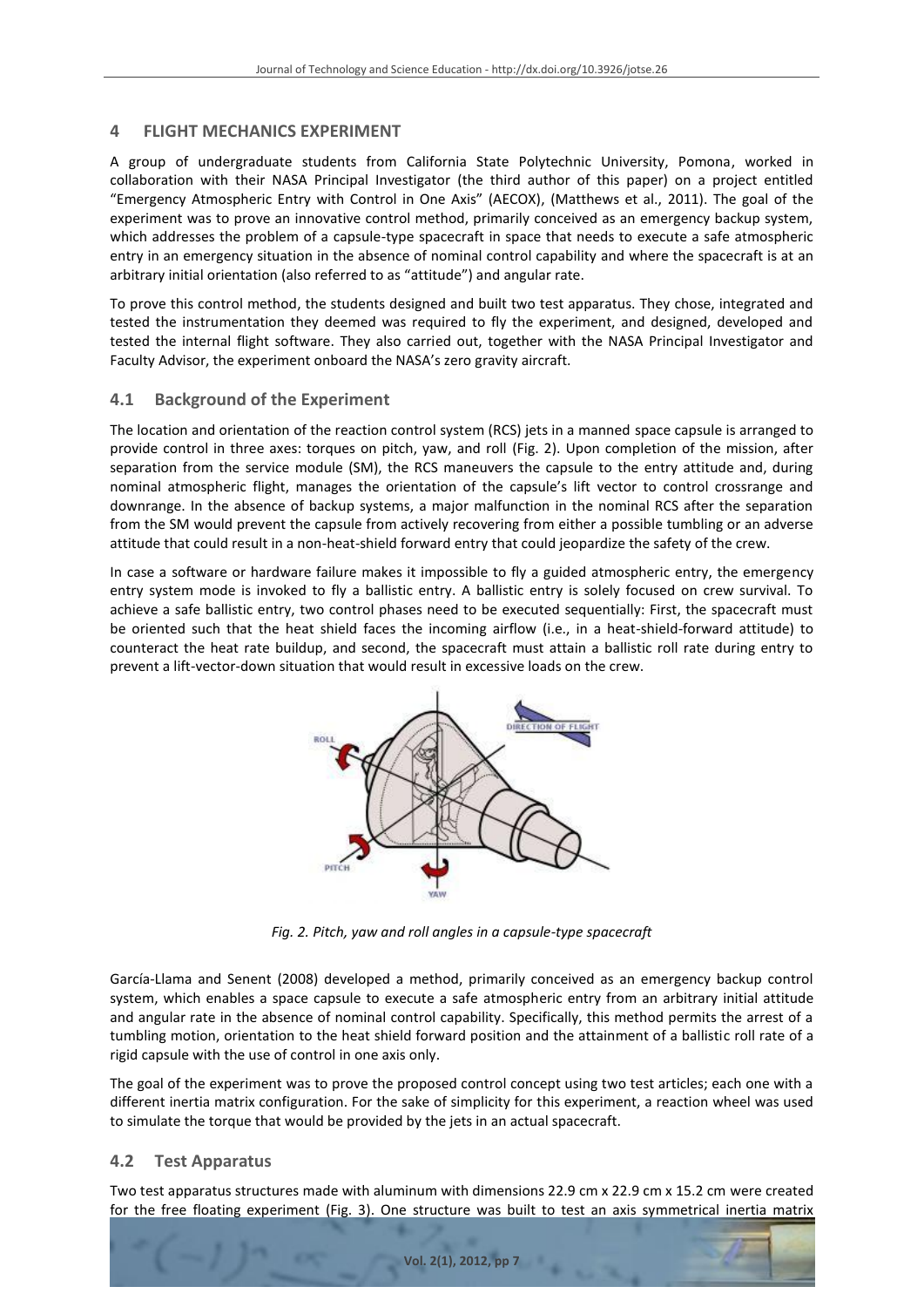design while the second structure was built to test a diagonal non-axis symmetric inertia matrix design. Both structures were the same in design with the structure and components; however, the diagonal non-axis symmetric design used weights to offset the moments of inertia.

The internal parts of the test apparatus consisted of a brushless motor, motor flywheel, batteries, avionics, electronic speed controller, and two project boxes, which enclosed the avionics and the speed controller. All the internal components were enclosed within the test structure through the means of Lexan sheets, which were fastened to the exterior of the structure to form the walls of the structural test apparatus. An acrylic sheet was attached to the center of the test apparatus to create a shelf-like surface for placement of internal components. All internal components, covers, and structures were fastened to each other through the use of machine screws and lock washers, thus preventing parts from coming loose due to vibrations emanating from the motor and flywheel during testing. Foam corners were also utilized in the structure by placing them on the corner beams to ensure safe handling for the structure itself and any passengers on the flight, if the free floating test apparatus were to become a projectile.



*Fig. 3. Complete assembly of the test apparatus with all internal components*

# **4.3 Experiment Description**

Before flight on board the Reduced Gravity Aircraft, the aircraft was loaded with the two test articles, a camera, a notebook computer, and the outreach items. Velcro and duct tape were used to secure the notebook computer to the floor of the aircraft.

Four foot straps (Fig. 4) were obtained and mounted to the floor of the aircraft to ensure physical security and mobility during the microgravity portion of the flight. Once the apparatus was fully prepared for flight, the computer, test articles and the camera were stored in the available storage containers provided by the Reduced Gravity Office.



*Fig. 4. Installation of foot straps*

Once the plane was airborne and it was safe to maneuver inside the cabin, the team set up the needed instrumentation for the experiment. This included mounting the notebook computer to the aircraft, turning on the computer, and opening all of the needed software programs and user interfaces for commanding the

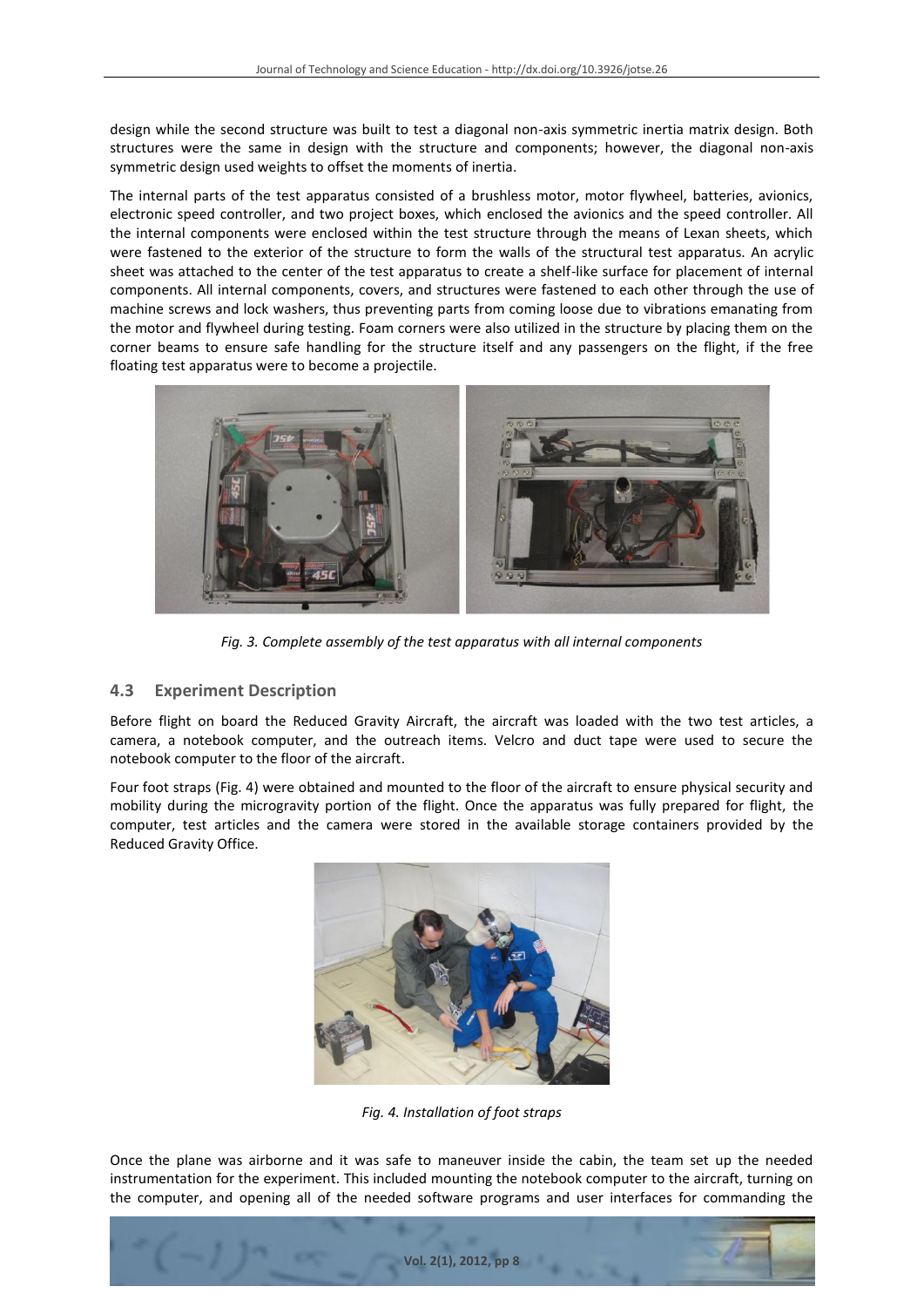electronics. Three initial tests were conducted to verify operational ability of electronic components and to confirm the functional use of the reaction wheel.

As stated above, two test articles simulating two spacecraft with different inertia configurations were tested in the experiment, each on different flight days (Fig. 5). One test article simulating a spacecraft with an axisymmetric inertia matrix was tested on the first flight day whereas the other, simulating a spacecraft with a diagonal non-axisymmetric inertia matrix, was tested on the second flight day. Each had a reaction wheel mounted at the center of gravity that provided torque along the longitudinal axis. On each flight day, before each parabola, the corresponding test article was placed in an arbitrary orientation simulating the heat shield forward position with the longitudinal axis aligned with the simulated velocity vector. Once in that orientation, the attitude on board was reset to zero in all axes. That became the reference attitude for the remaining of the experiment during that parabola. After this operation took place, the test article was manually induced with a tumbling motion during the zero-g periods. Following the commands from the control law, the reaction wheel generated torques aimed at stabilizing the test article at a selected total angle of attack (angular distance between the longitudinal axis and the direction of the simulated velocity vector) simulating the heat shield forward position, at the same time that an angular rate was generated about the longitudinal axis of the test article, simulating a ballistic roll rate.



*Fig. 5. Release of the test apparatus inside the cabin during a zero-g period*

# **5 RESULTS AND LESSONS LEARNED**

Some aspects of the concept of the project were relatively similar to previous experiments the team had conducted in a prior experience. Thus, the conceptual approach in terms of building the test articles was familiar, and the team had studied related aspects in their course learning as well. However, the team still lacked the amount of expertise needed for such a complex project; as a result, the team encountered many difficulties especially interfacing the electronic hardware and yielding the desired outputs from their avionics system (Matthews et al., 2011).

# **5.1 Results**

Upon reviewing the data from both test flights, it was determined that the obtained data could not be used to reach a conclusion that could validate or invalidate the hypothesis of the experiment. Although, during flight, some of the experiments visually seemed to be successful (the spacecraft would tumble and then precess and stabilize about one axis), the data obtained did not display any similar patterns in comparison to the theoretical results, which were generated through a dynamical model developed in the MATLAB and Simulink software engineering tools. Also, during the second flight day, while testing the test article with the diagonal nonaxisymmetric inertia matrix, the signals were not being transferred correctly inside the apparatus. During the first four tests of the second day, after the article was released, there was no motor rotation. At that time, it was concluded that this behavior was due to a program flow error. Once it was determined that this test article was not compliant, the test articles were quickly switched and the one with the axisymmetric inertia matrix was tested again.

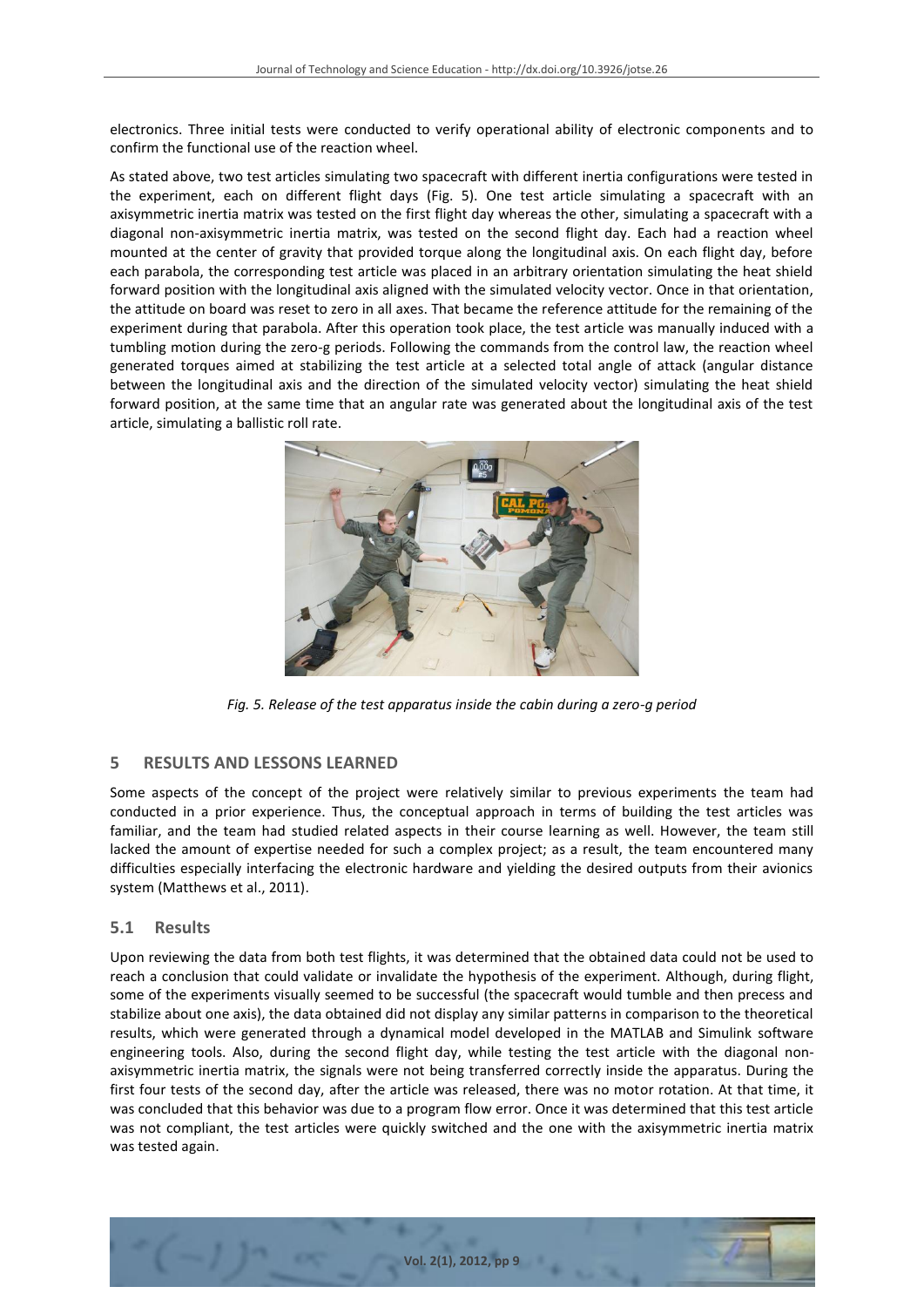### **5.2 Lessons Learned and Recommendations**

A huge component that hindered the outcome and success of the project was the lack of experience on the team. The electrical team in particular had only previously started operating with electronics (microcontrollers, sensors, etc.) and had not yet fully developed the knowledge required to interface these electronics together into a complete system. The team heavily relied on peers from the Electrical and Computer Engineering department for help or advice. Improvements can be made by having a more interdisciplinary team that has the proper training and background to sufficiently accomplish the goals of the project. A future microgravity team will be accommodating more Electrical/Computer Engineers for this purpose.

Physical application of the control torque was performed via a brushed R/C car motor in conjunction with an aluminum flywheel. Many of the difficulties arose due to the unrepeatability performance of the motors. The original (first choice) motor was brushless and it was anticipated that the velocity of the output of the motor would be a linear function of the applied voltage. However, after extensive testing, it was found that the motor was operating on a step output of velocity and was not feasible for adaptation for the project. This led to the decision to switch to a brushed motor setup, which ultimately provided the expected relative linear nature of velocity output with voltage, but most importantly, more accurate and repeatable results. For future projects, the team plans to look into stepper motors, as they may provide for an even more accurate rotation.

Another problem was correcting for gyroscopic drift. For the future, greater expertise in this area is required, because the sensor plays a vital role in the overall objective and scope of the project. Monetary constraints prevented the purchase of higher quality sensors. For future projects, the team plans to invest in better sensors providing the funding is available.

A general unfamiliarity of integrating gyroscopes into a system compounded the previously mentioned problem, resulting in a position error of up to  $\pm 10$  degrees. Also, during the actual test, the gyroscopes did not initialize correctly and thus the angular rates and angles were incorrect. The angular rates are key inputs for the control law and error in the angular rates caused an error in the output of the control law. From this, the team learned that integrating components to yield a fully functioning system is much more difficult than expected and there are many factors that need to be accounted for when attempting to correct for gyro drift.

Typically, when the program is initialized, the onboard gyroscopes record an initial reading for calibration in case any background noise is present. However, during tests, the gyros had issues initializing and were reporting movement when the test article was not in motion. This was observed when the angular rates were streamed to the laptop prior to the actual test. This resulted in inaccurate angular readings that adversely affected the remainder of the data calculated using the angular rates.

Due to an algorithm error, the angular position was not reset after each test, causing the angular positions to accumulate after each conducted test. To remedy this issue, the test article was reset after each test using the kill switch installed onboard. Typically, this would not be an issue except for the aforementioned initialization error. This error indicated that the gyros could be initialized incorrectly each time the system was reset, which dramatically increased the likelihood of error in the system.

In addition, for future research the team plans to integrate a gyro filter that will help rid the system gyroscope signal noise. This was attempted during the time span the team had to work on the project, but because of time constraints, the team was unable to complete the filter and integrate it into the system. This task will be one of the most important for the new and upcoming team.

Another improvement the team plans to make is the addition of a sensor that will read the actual angular velocity of the reaction wheel. The system, as it is now, is commanding the reaction wheel to rotate at a certain velocity without measuring the actual rotational velocity, accepting the theoretical value. Time constraints prevented the team from implementing a speed sensor. The addition of the sensor would allow for the team to perform more precise data analysis. The more known factors of the system the easier it is to troubleshoot. This will also show the team if the signal commanded by the control law was being implemented and sent successfully to the motor.

While analyzing the data, it was noticed that some of the calculated angles were diverging. It was determined that using Euler angles resulted in singularities for certain values. These singularities resulted in dramatic changes to the system. This error can be alleviated, but it requires changing the orientation system from Euler angles to quaternions or direct cosine matrices (any system that does not suffer from singularities). This will be looked at in future projects.

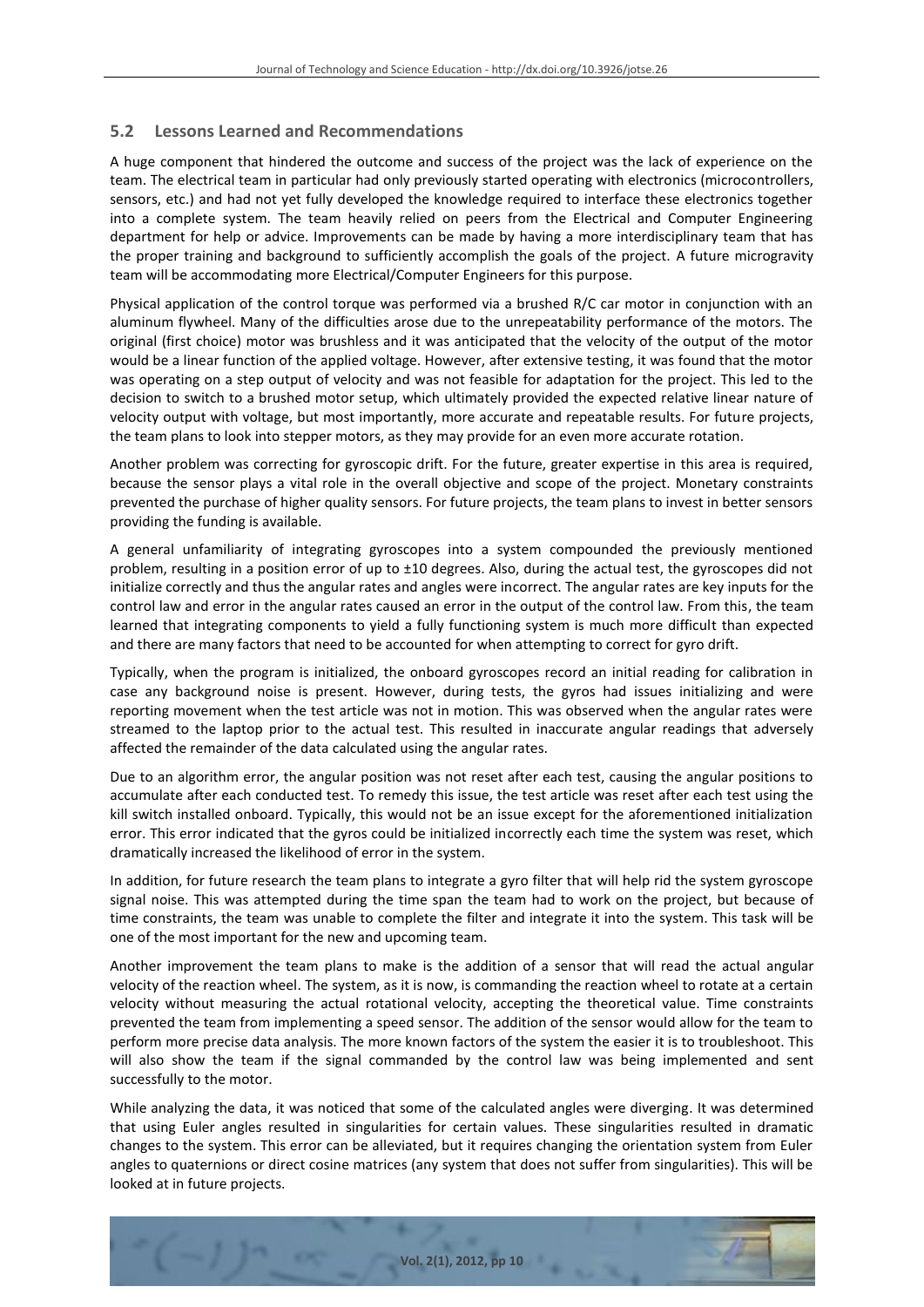Finally, while analyzing why the non-axisymmetric code failed to produce any results, there was no solid conclusion. There does not appear to be any significant differences between how the two codes handle the control law, however, the microcontroller appears to fail while calculating the required acceleration. It was concluded that if the needed mathematical calculations are too complex, the microcontroller is unable to process further calculations, becoming "stuck" on a certain number. It is not fully understood why this happens, but it is recommended for future projects to acquire better microcontrollers for complex algorithms (such as a PIC microcontroller). Despite choosing the Ariduno microcontroller for this project (because of it is ease-of-use), it did not seem to be designed for heavy calculations, such as the ones involved in this project.

The last and probably most prominent obstacle the team encountered was simply the lack of time needed to complete the project. The lack of experience required greater time for research and ground testing of the final fully assembled test articles prior to flight. Such a complex system requires more than ten weeks to fully complete, considering the class requirements and work load each student had while working on the project. Many projects that are tested in microgravity are continuations of projects worked previously by other students, while this project had very little references from which it could build a solid foundation. Had the program provided a few more months, more would have been accomplished.

### **6 CONCLUSION**

NASA's Microgravity Program provides students with the opportunity to engage in STEM-related activities to learn valuable lessons in teamwork and gain real hands-on experience with challenging projects. These unique and thrilling activities can be used to motivate younger students and stir interest in science and engineering in the classroom. The SEED program in particular allowed for a complete systems engineering approach to gain a holistic perspective of a complex system and encouraged the employment of management, organization, and communication skills with an interdisciplinary team to design and fabricate a project. Students at the California State Polytechnic University, Pomona, were able to extract valuable lessons in teamwork and systems engineering through the SEED program that will prepare them for real-world applications and help inspire others to pursue similar careers in STEM fields.

Upon the completion of this experiment, the team gained experience not only in the technical realm but also in communications, innovation, time management and leadership areas. Each of the students that worked on this project also gained valuable experience in space flight mechanics that will be very useful both in school and future career opportunities. Starting from scratch, learning the mechanics, and being able to develop a prototype spacecraft allowed for the perfect blend of innovation and teamwork: qualities that are very important for the development of young engineers. The opportunity to work with a NASA mentor provided an excellent opportunity to develop the communication skills that will eventually be needed while working with a customer or other teammates in industry.

#### **REFERENCES**

Bybee, R.W. (2010). What is STEM Education? *Science*, *329(5994),* 996-999.

García-Llama E., & Senent, J. J. (2008). Spacecraft maneuver and stabilization for emergency atmospheric entry with one control torque. *AIAA Journal of Guidance, Control, and Dynamics, 31(3),* 629-640.

Marrett, C. B., & Winterton J. L. (2007, February). *Memorandum of understanding for Science, Technology, Engineering, and Mathematics (STEM) education cooperation between the National Science Foundation (NSF) and the National Aeronautics and Space Administration (NASA).* 

Matthews, K., García-Llama, E., Motiwala, S., Dominguez, K., Jessey, M., Tripp, S., et al. (2011). *Atmospheric Entry with Control in One Axis*. Test Equipment Data Package, Pomona, California. California State Polytechnic University, Pomona, Aerospace Engineering Department.

Matthews, K., García-Llama, E., Motiwala, S., Dominguez, K., Jessey, M., Tripp S., et al. (2011). *Atmospheric entry with control in one axis final paper*. Paper presented at the meeting *SEED*, Pomona, California.

Matthews, M. (2007). One giant step for STEM education. *NASA Education*, 21 March 2007.

NASA Microgravity University. Retrieved July  $1^{st}$ , 2011, from <http://microgravityuniversity.jsc.nasa.gov/>

NASA/JSC Aircraft Operations. (2011). Retrieved July 1<sup>st</sup>, 2011, from, [http://jsc-aircraft](http://jsc-aircraft-ops.jsc.nasa.gov/Reduced_Gravity/trajectory.html)[ops.jsc.nasa.gov/Reduced\\_Gravity/trajectory.html](http://jsc-aircraft-ops.jsc.nasa.gov/Reduced_Gravity/trajectory.html)